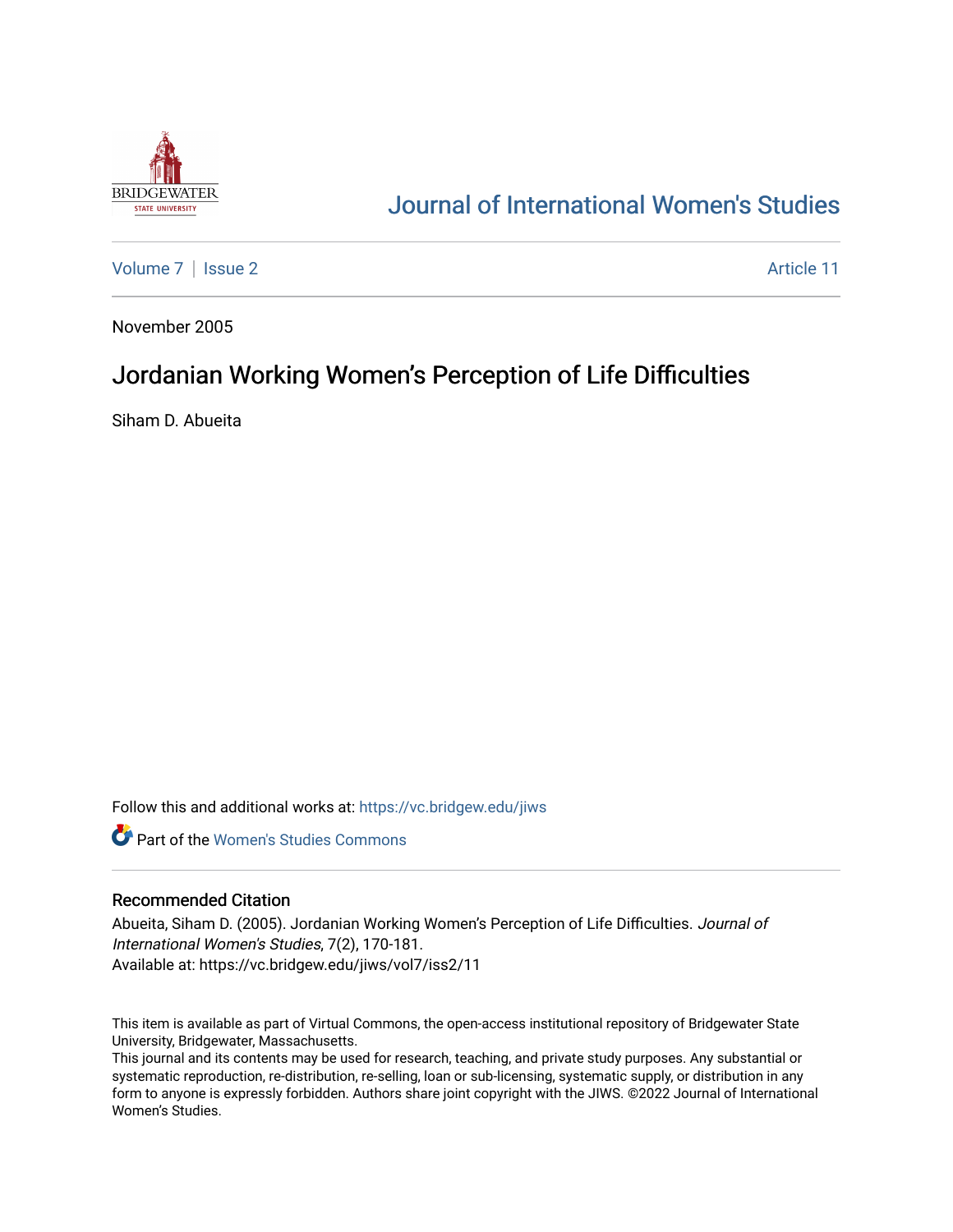# **Jordanian Working Women's Perception of Life Difficulties**

By Siham D. Abueita $^1$ 

#### **Abstract**

This study is an attempt to identify Jordanian working-women's perception of their life difficulties. Areas of life's difficulties include: psychological, social, political and career. Such difficulties were investigated across five variables: age, education, employment, years of experience and civil status. Each variable included subgroups. The sample consisted of 186 subjects living in the Amman district. Subjects responded to a questionnaire about life difficulties. The questionnaire's internal reliability as well as testretest reliability ranged from .79 to .92. Statistical analysis of data consisted of ANOVA analysis of variance and the Scheffe test of differences between groups. Results were tested at the .5-level or better. Jordanian women reported significant differences in all four areas of life's difficulties.

*Keywords:* Working women, Life difficulties, Jordanian women

## **Introduction**

 Research studies carried out in many countries report that women face difficulties, obstacles and inequalities in several aspects of life. That is mainly in education, career, social life, and political involvements. American women have been leaders in their efforts to advance women's rights. Women have been engaged in every facet of national and international affairs, such as policymaking, decision-making, arms control, trade, courtroom, and key positions in state departments.

 However, Harrison (1997) reported that the transformation to a society of complete equality has not yet been fully realized. Bander (1997) documented that changes in law, politics and society have had significant impact on contemporary women's lives including their choice of careers. Yet, the battle of parity, equal opportunity and enlightened attitudes have not yet been completely won. McGivrney (1993) found that for British women, the most effective reentry threshold learning activities shared features common to all good community education. However, women experienced problems in moving from an informal to a formal education. This was largely due to lack of information and guidance, coherent learning Reuters, support and practical assistance.

 Jordan has adopted many programs that aimed to enhance women's participation in the country's development and improve their life conditions. These programs have been designed to support women throughout the country. That is, in realizing a positive change in their lives, and improving conditions in the society as a whole. So, women's participation in the development process, both as a beneficiary and partner, is designed to correct the demographic balance, through the provision of literacy and education program as well as family participation in household affairs.

 $\overline{a}$ 

 $1$  E mail-abueita@hu.edu.jo Department of Educational Psychology, College of Educational Science, Hashemite University Zarka- Jordan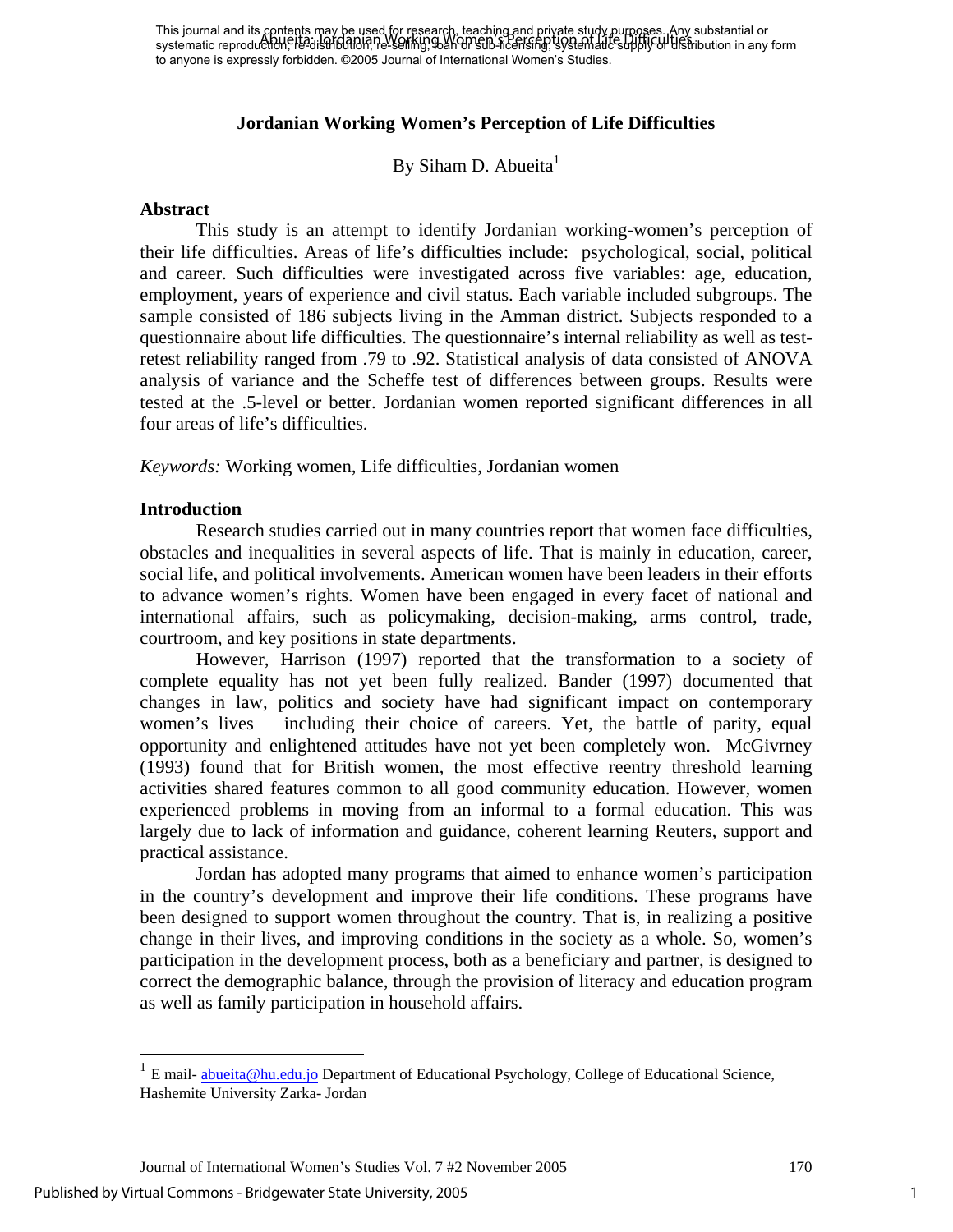## **Jordanian Women's Life Conditions**

 Jordan has adopted legal frameworks regulating Jordanian women's rights based on broad equality basis with men. These frameworks emanated from the international agreements and declarations pertaining to women rights which Jordan has ratified. In addition, there are the articles of the Jordanian constitution (1990), which reinforced the Jordanian national charter. In which, article (8a) of chapter five reads; "Jordanian men and women are equal before the law with no discrimination between them in rights and duties". where\as in" (8;b). Women and men are partners in the growth and development of Jordanian society".

 However, Jordanian women participation in decision-making positions is still limited. Three women were appointed as members in the Upper House. Only one woman succeeded in getting the membership at the Lower House of the Parliament in 1997 and 2001. One woman has been appointed Minister in every cabinet of Ministries. Five women joined the judicature office. In addition, the percentage of women's participation in political parties has been around 10 %. At the trade unions level, total women's participation has been 18 %.

 The General Statistics Department (1999) clarified that Jordanian women prefer to work in public sectors particularly in education, health, and office work. The main reason is, short working hours which enables them to look after their homes and children, besides the job security of public sector. The largest portion of workingwomen is concentrated in the education sector. This sector incorporates about 56 % of the entire number of men and women workers. It is followed by the health sector, which employs around 45 % of employees from both sexes (Civil Services, 2001).

 Jordanian women predominantly work in the services sectors, but not in the commercial and productive sectors. This is explained by the interaction between cultural, social, economic and political variables. This relationship is influenced by the prevalent value system, standards of education, social awareness, and economic factors. So, the active role of women is in the public sphere.

 There are many obstacles related to the participation of the Jordanian women in work and in social life. Such obstacles are; social values, legal barriers, and the interaction between cultural, social, economical and political values. The participation in economic activity has slightly risen from 7.2 % in 1995 to 8.5 % in 1997 of the total number of women. This participation, however, is still below required levels, when compared to men. Men's participation was 42.4 % in 1997 of the total number of men. Women have benefited from compulsory education, as reflected in their rising percentage. Yet, the illiteracy among females over 15 years old remained high, amounting to 14 % compared to only 6 % among males, in the 1980s.

# **Previous Studies**

# *A. Jordanian studies:*

 Jaber's (1984) research results showed that female participation in the development of the public affairs, contributed to improving women's social and economic status. Such participation led to enhancing women's economic independence and their active role in decision-making, both at the family and the society levels. This contributed to realization of a certain measure of development in women's status within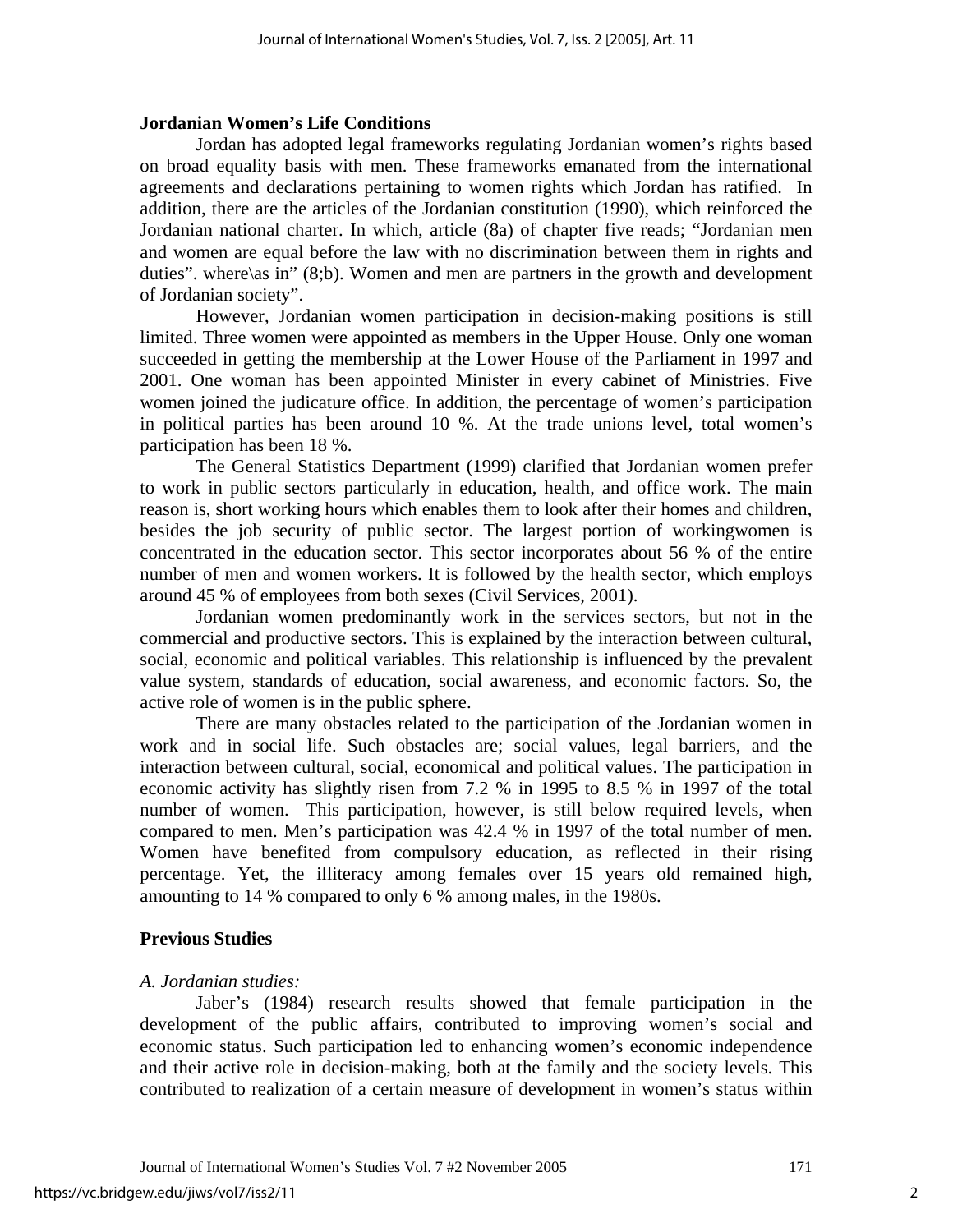the Jordanian society. Nevertheless, women faced difficulties in handling the dual roles of career and home.

Shakhatra (1992) emphasized the economic dimension which involves human resources. So, women's participation in the national economy realizes development in women's daily life. However, women's participation in the economic dimension was very limited.

Khadairi (1994) assessed the conditions of rural women, to identify the problems confronting them, and the underlying causes. The study results revealed that customs and traditions play a restrictive role in defining women's work, and the nature of the work they can hold in daily life. Significant correlations were found between levels of income and levels of education in this rural women's sample.

 Nasir (1985) clarified the condition of working women in rural society. Long working hours added to domestic obligation contribute to the low incidence of the female projects. These were the major restrictions that faced married women who wished to take part in the work market.

 Abueita (1996) studied Jordanian women who hold a university degree and participate in public life activities. Results showed that having a paid employment or attain social support as volunteer, have higher self-concept than women who work in other fields. In addition, the results showed divorced women have lower self-confidence than married and single women.

## *B. International studies*:

 Studies in other countries also showed that women face difficulties and obstacles. Gove, (1972) Barchrach (1975) Glen (1975) Pearlin and Johnson (1977) found that married persons are better adjusted than singles. That is: a) there is less mental disorder, b) they are freer of depression caused by life stresses, such as economic hardships, and c) as a group they report greater happiness. Schultz (1978) found that married men and women of all ages have a longer life expectancy than single persons.

 Yogev and Harris (1993) asked academics and medical professional women, about their perception of their advantages and disadvantages in their life-style, as women and as professionals. Results showed that women who work significantly more hours per week have significantly lower satisfaction. Foroehlich (1999) found that American woman's life conditions were characterized by widespread poverty, psychological and academic stress. These were due to the competing demands of work and family as well as the lack of organized political and economic forces to alleviate women's predicament. Women who have been socially isolated showed negative socioeconomic pressures for them and their families.

 There is controversy concerning married versus never-married person regarding psychological disturbances as well as other aspects. Barchrach (1975) in his review of research reported that the never married showed lower symptoms rates of psychological disturbance and were likely to be users of psychological drugs than married persons. The greatest number of important admissions to psychiatric facilities involved married persons. However, the greatest number of never married men and women face less psychological disturbance. But Rico Velasco and Manko (1973) found no significant difference between never married and married men and women. Gubrian (1975) found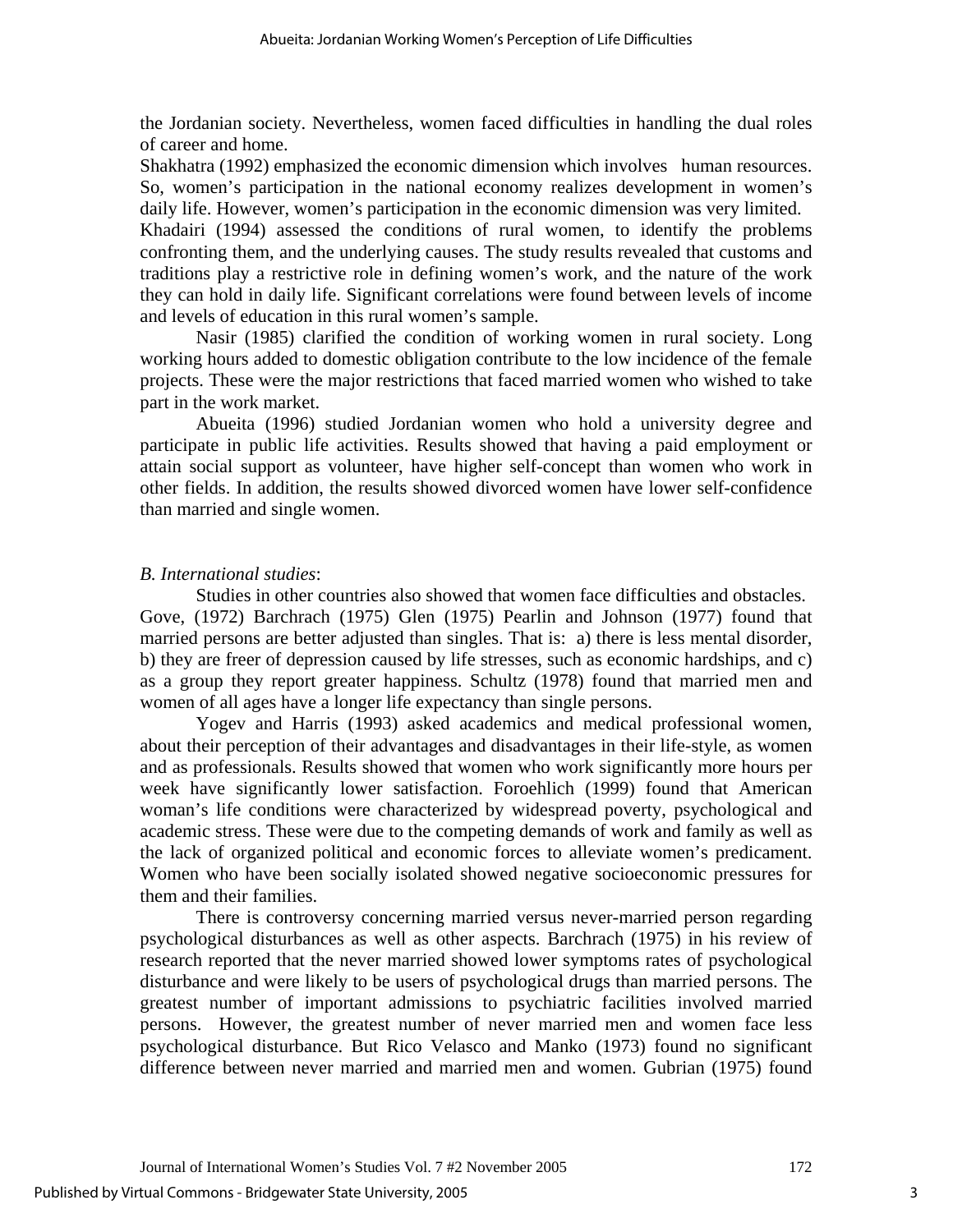that single men and women were similar to the married persons in terms of loneliness and satisfaction with life.

 Martinson (1975) proposed that women, who remain single, demonstrate lower feelings of ego deficiency but showed better overall adjustment. Baker (1968) found no significant differences in terms of personal and social adjustment between never married and married women. Stein (1975) proposed that the lesser adjustment of the unmarried does not result from failure to marry as such, rather represents the toll paid by singles that live in society with rigid social morals that view singles as deviants, as unstable and incomplete. Personal and social identity of unmarried persons is demigod by the lack of social definition of and support for a single life-style.

 Bernard (1972) concluded that mental health profiles of single women are better than those of married women. They are more upwardly, mobile, both educationally and professionally. Stein (1975) proposed that providing opportunities for personal development influenced positively on the life-style of single adults, the freedom was considered as one of the most important assets of their life-style. Weis (1973) identified two types of relationship that help in dealing with loneliness emotional attachment to at least one person, and social ties, including a group of friends. Gigy (1980) found that there were little differences in the morale or happiness of the two groups. Baruch et al (1983) revealed complex results. Women showing the highest level of well-being were those who were married and had high prestige jobs. Yet, being single and in a low level had diminished well-being.

In summary, most of the previous studies about Jordanian women, and women from other societies are not primarily concerned with women's life adjustment difficulties. They highlight women status, while the present study attempts to address life adjustment difficulties of working-women. This includes married, single and divorced women with different educational levels residing in the city of Amman.

#### **Study Question**

 Are there significant differences among Jordanian working-women in their report on life difficulties: career, political, psychological and social pertaining to the study variables: age, education, employment, years of experience and civil status?

#### **Method**

#### *Subjects*

 The sample consisted of 186 women who completed the study questionnaire. About half of the subjects (90) were below 30 years old. Seventy-eight women's age ranged from 31 to 40 and only 18 were 41 to 50 years old. Forty-four held a high school certificate, 76 had a bachelor degree and 66 a post graduate degree. Teachers (76) had the highest frequency in work places. Thirty-six health services providers (physicians and nurses) and administrators (33) were about equal. Some were employees (15) and a few (8) were counselors and social workers. (75) had less than five years of experience. Forty-five worked for 5 to 10 years. Sixty-six

subjects had more than ten years of experience. Married women (91) were about equal in number to both single (52) and divorced (43) women.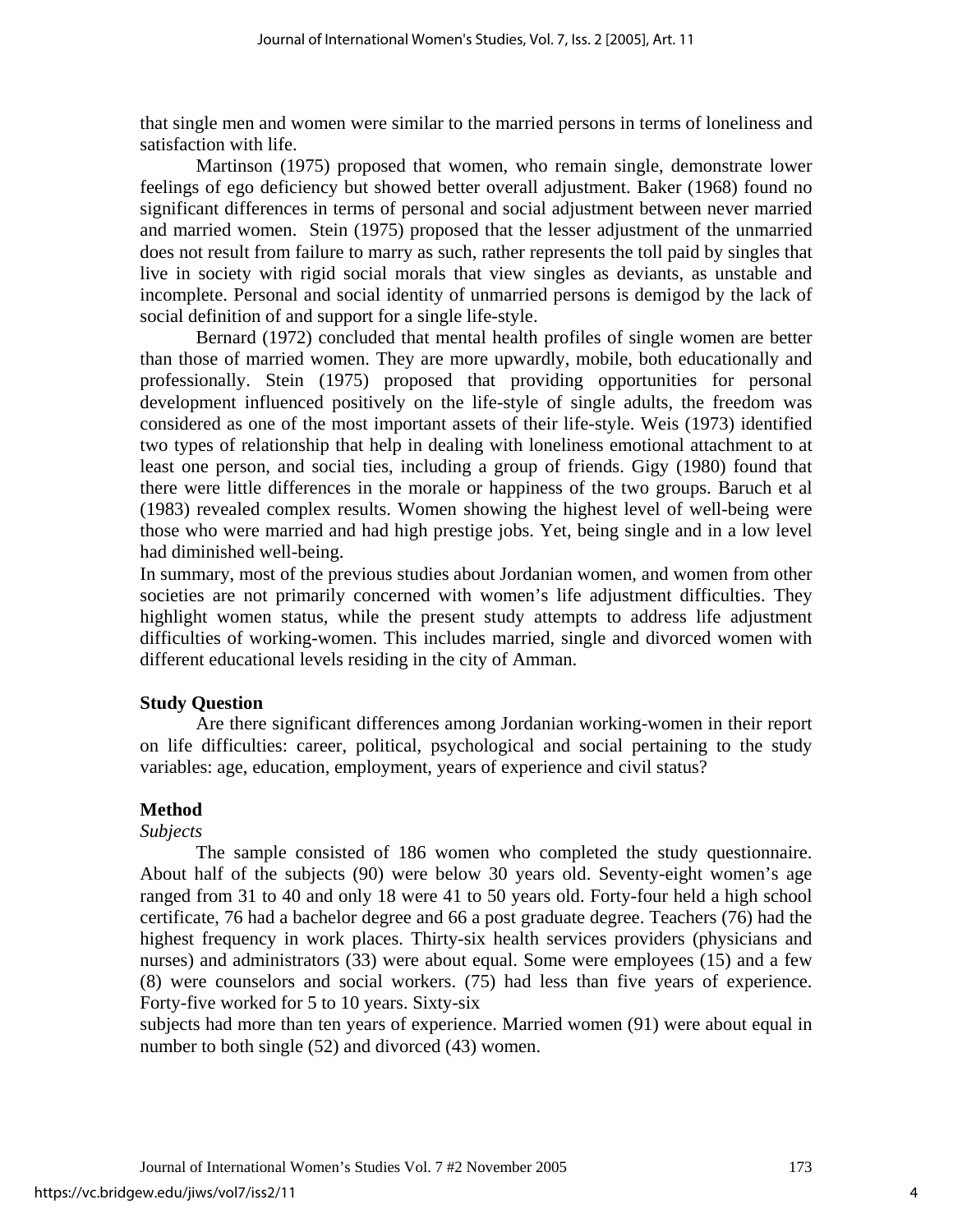#### **Measurement**

 The administered questionnaire consisted of 65 items derived from previous studies relevant to life difficulties aspects. Such difficulties were selected as being most influential on women's daily life, notwithstanding civil status, type of work, education, years of experience or age. The items included four areas of difficulties: career, political, psychological and social. Each item consisted of a 3-point Likert scale, where one presents lowest and three highest difficulties.

 Definitions of difficulties: Career difficulties: finding a suitable employment, ability to fulfill obligations, skill development and family support. Political difficulties: understanding and participating in office management as well as public politics, leadership abilities and participating in decision-making processes. Psychological difficulties: self-control, self-concept, assertiveness, mood and temperament, acceptance of criticism and positive attitudes. Social difficulties: maintaining friendships, handling nuclear and extended family problems, ability to relate to men as equals, agreements with males in family about roles and freedom in spending leisure time.

 Five professors in the department of educational psychology examined the initial questionnaire. The questionnaire was then revised on the basis of their recommendations.

 Reliability. Internal consistency or reliability coefficient for each area of difficulty was calculated using Cronbach Alpha: Social .89, Psychological .85, Political .92, and Career .89. Test-retest reliability was employed on 15 women. Administrations were two weeks apart. The Kuder Richardson formula was used to calculate reliability coefficients. These were: Social .82, Psychological .81, Political .84, and Career .82.

 Statistical Analysis. ANOVA one-way analysis of variance and the Scheffe test of differences between groups were employed on the data.

#### **Procedure**

 The questionnaire was individually administrated in an interview at participants' work places.

#### **Results**

 One-Way ANOVA was used to identify statistical significance among subjects in their self-report on life difficulties: career, political, psychological and social, pertaining to the study variables of: age, education, employment, years of experience and civil status.

Tables 1-6 show "F" values and Scheffe mean differences that indicate significant differences between groups but not within groups. Such differences examined the association between the study variables of: age, education employment, years of experience and civil status, and areas of life difficulties: psychological, social, political and career. The associations between each of the study variables and each area of life difficulties are displayed below.

## *Age and life difficulties*

 Statistically significant associations were found between *age* and (a) *social* difficulties at the .001 level as shown in Table 1. This result is further specified by the Scheffe mean differences significant at the .001 level for women 30 years old and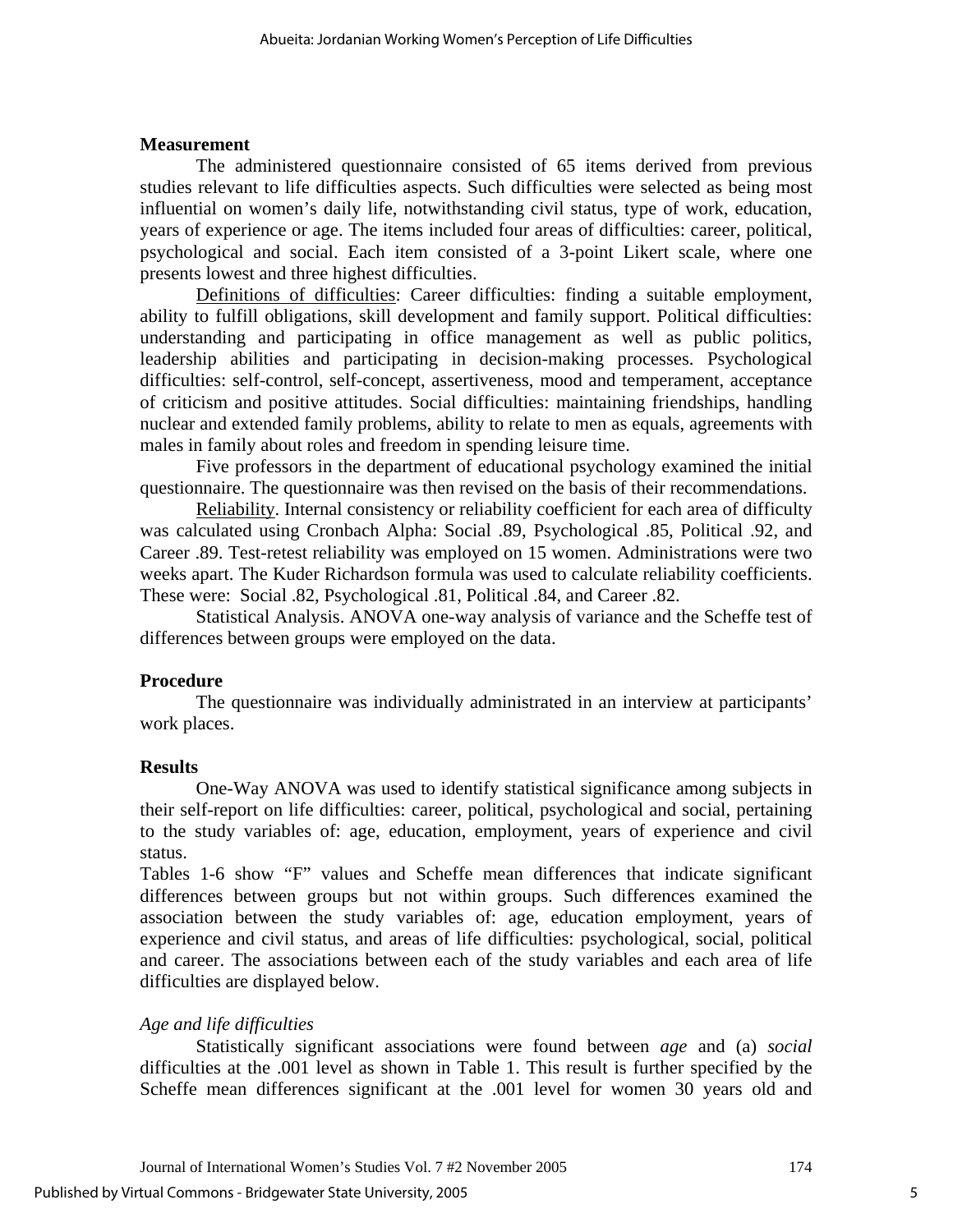younger (Table 6). (b) *Political* difficulties significant at the .05 level (Table1). The Scheffe test indicates significant differences for those who are 41 to 50 years old at the .05 level.

| Age / Variables | Source of Variance | of<br>Sum | d f            | Mean   | F value | P.      |
|-----------------|--------------------|-----------|----------------|--------|---------|---------|
|                 |                    | squares   |                | square |         |         |
| Career          | Between groups     | 41.61     |                | 20.81  | .408    | .67     |
|                 | Within groups      | 10043.6   | 197            | 50.98  |         |         |
| Political       | Between groups     | 581.30    | 2              | 290.65 | 3.51    | $.03*$  |
|                 | Within groups      | 16296.2   | 197            |        |         |         |
| Psychological   | Between groups     | 41.38     | $\overline{2}$ | 20.69  | .575    | .56     |
|                 | Within groups      | 7013.45   | 195            |        |         |         |
| Social          | Between groups     | 336.25    | $\overline{2}$ | 168.13 | 5.87    | $.00**$ |
|                 |                    |           |                |        |         | $\ast$  |
|                 | Within groups      | 5301.98   | 185            | 28.66  |         |         |

**Table 1. Variances Between Age and Difficulties Categories** 

\*\*\*  $p < .001$ , \*  $p < .05$ 

# *Education and difficulties*

Table 2 shows level of *education* to significantly relate to all investigated life difficulties: (a) *career* at the .001 level, (b) *political* at the .05 level, (c) *psychological* at the .001 level and (d) *social* at the .02 level. As shown in Table 6, the Scheffe test also revealed significant differences between educational levels within all life difficulties: (a) *career* high school certificate holders more than both of bachelor and graduate degrees holders at the .05 and the .001 levels respectively, (b) *political* those who had bachelor more than graduate degrees holders at the .05 level, (c) *psychological* women with high school certificate more than those with graduate degrees at the .001 level, and (d) *social* subjects with high school certificate more than graduate degrees holders at the .02 level.

| Table 2. Variances Between Education and Difficulties Categories |  |  |  |
|------------------------------------------------------------------|--|--|--|
|                                                                  |  |  |  |

| Education/ | Source of Variance | Sum of  | d.f.           | Mean   | F value | Sig.     |
|------------|--------------------|---------|----------------|--------|---------|----------|
| Variables  |                    | squares |                | square |         |          |
| Career     | Between groups     | 697.19  | $\overline{2}$ | 348.59 | 7.32    | $.00***$ |
|            | Within groups      | 9387.99 | 197            | 47.66  |         |          |
| Political  | Between groups     | 538.49  | $\overline{2}$ | 269.25 | 3.25    | $.04*$   |

\_\_\_\_\_\_\_\_\_\_\_\_\_\_\_\_\_\_\_\_\_\_\_\_\_\_\_\_\_\_\_\_\_\_\_\_\_\_\_\_\_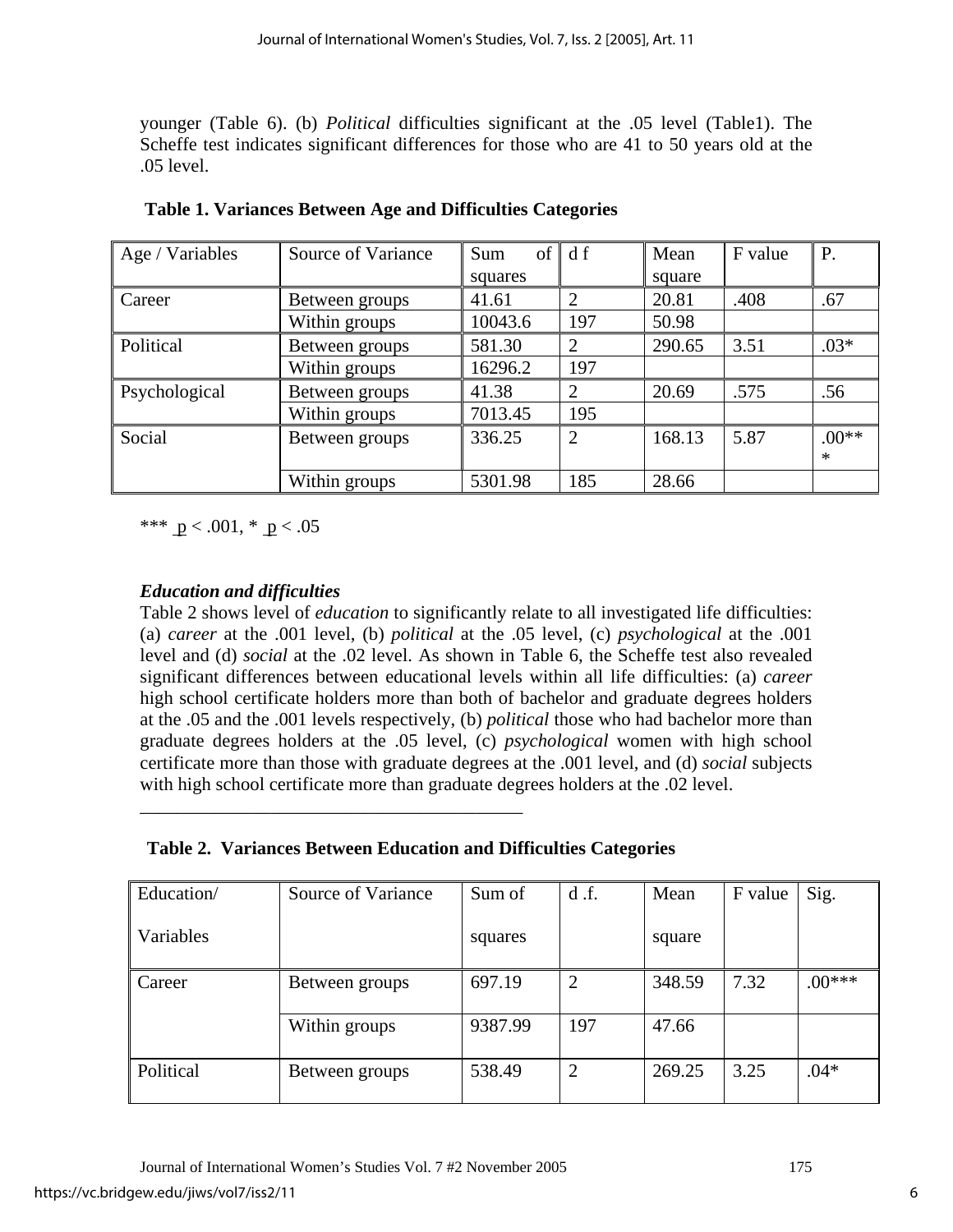|               | Within groups  | 16339.01 | 197            | 82.94  |      |          |
|---------------|----------------|----------|----------------|--------|------|----------|
| Psychological | Between groups | 376.75   | $\overline{2}$ | 188.37 | 5.50 | $.00***$ |
|               | Within groups  | 6678.08  | 195            | 34.25  |      |          |
| Social        | Between groups | 223.42   | $\overline{2}$ | 111.82 | 3.82 | $.02*$   |
|               | Within groups  | 5414.82  | 185            |        |      |          |

\*\*\*  $p < .001$ , \* p .05

# *Employment and life difficulties*

 Types of *employments* were significantly related to life difficulties concerning (a) *career* at the .001 level (Table 3). The scheffe mean differences indicated that women who work at health services (physicians and nurses) had more difficulties than teachers, at the .01 level, and more than employees at the .02 level (Table 6), and (b) *psychological* difficulties at the .001 level (Table 3). The scheffe mean differences indicated more difficulties for women working in health services than for employees, at the .05 level  $(Table 6)$ .

| Employment/   | Source of Variance | Sum of   | d.f. | Mean   | F value | Sig.              |
|---------------|--------------------|----------|------|--------|---------|-------------------|
| Variables     |                    | squares  |      | square |         |                   |
| Career        | Between groups     | 990.19   | 5    | 198.04 | 4.22    | $.00**$<br>$\ast$ |
|               | Within groups      | 9094.98  | 194  |        |         |                   |
| Political     | Between groups     | 719.37   | 5    | 143.87 | 1.73    | .13               |
|               | Within groups      | 16158.13 | 194  | 83.29  |         |                   |
| Psychological | Between groups     | 655.96   | 5    | 131.19 | 3.94    | $.00*$<br>$**$    |
|               | Within groups      | 6398.87  | 192  | 33.33  |         |                   |

**Table 3. Variances Between Employment and Difficulties Categories**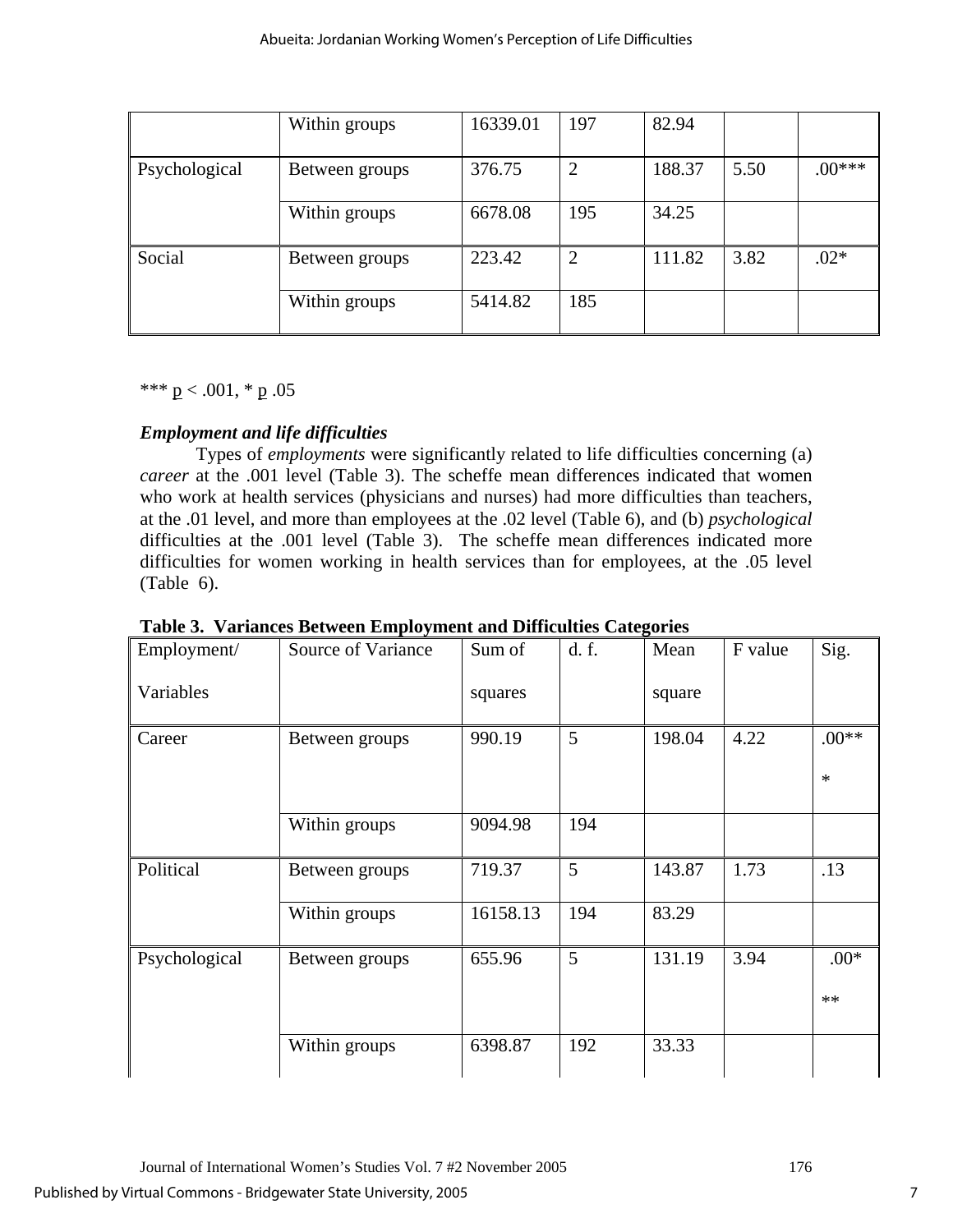| Social | Between groups | 300.88  | $\overline{\phantom{0}}$ | 60.18 | 2.05 | $\cdot$ $\circ$ $\prime$ |
|--------|----------------|---------|--------------------------|-------|------|--------------------------|
|        | Within groups  | 5337.36 | 182                      | 29.33 |      |                          |

\*\*\*  $p < .001$ 

# *Years of experience and life difficulties*

 Associations were only found between *years of experience* and *social* difficulties at the .001 level (Table 4). In Table 6, the Scheffe test showed significant differences between (a) those who worked 5-10 years had more difficulties than women who worked over 10 years, at the .05 level, and (b) less than 5 years of experience had more difficulties than those who worked over 10 years, at the .01 level.

| Experience Years/<br>Variables | Source of Variance | Sum<br>of<br>squares | df             | Mean<br>square | F value | Sig.   |
|--------------------------------|--------------------|----------------------|----------------|----------------|---------|--------|
| Career                         | Between groups     | 239.99               | $\bigcap$      | 119.99         | 2.40    | .09    |
|                                | Within groups      | 9845.19              | 197            | 49.98          |         |        |
| Political                      | Between groups     | 909.99               | 2              | 119.99         | 2.40    | .09    |
|                                | Within groups      | 15967.0              | 197            | 81.10          |         |        |
| Psychological                  | Between groups     | 103.01               | $\overline{2}$ | 51.51          | 1.44    | .24    |
|                                | Within groups      | 6951.82              | 195            | 35.65          |         |        |
| Social                         | Between groups     | 302.76               | $\overline{2}$ | 151.38         | 5.25    | $.00*$ |
|                                |                    |                      |                |                |         | $**$   |
|                                | Within groups      | 5335.47              | 185            | 28.84          |         |        |

| Table 4. Variances Between Years of Experience and Difficulties Categories |  |  |  |  |  |
|----------------------------------------------------------------------------|--|--|--|--|--|
|                                                                            |  |  |  |  |  |

\*\*\*  $p < 001$ 

# *Civil status and life difficulties*

 The *civil status* of working-women was related to all areas of life difficulties as seen in Table 5: (a) *career* at the .02 level, (b) *political* at the .02 level, (c) *psychological* at the .02 level, and (d) *social* at the .001 level. Similarly, in Table 6, the scheffe test indicated differences between divorced women and other categories of subjects' civil status pertaining to all life difficulties: (a) *career* divorced more than married women at the .05 level, (b) *political* divorced more than single subjects at the .05 level, (c) *psychological* divorced more than married working-women at the .05 level, and (d) *social* divorced more than married women at the .001 level.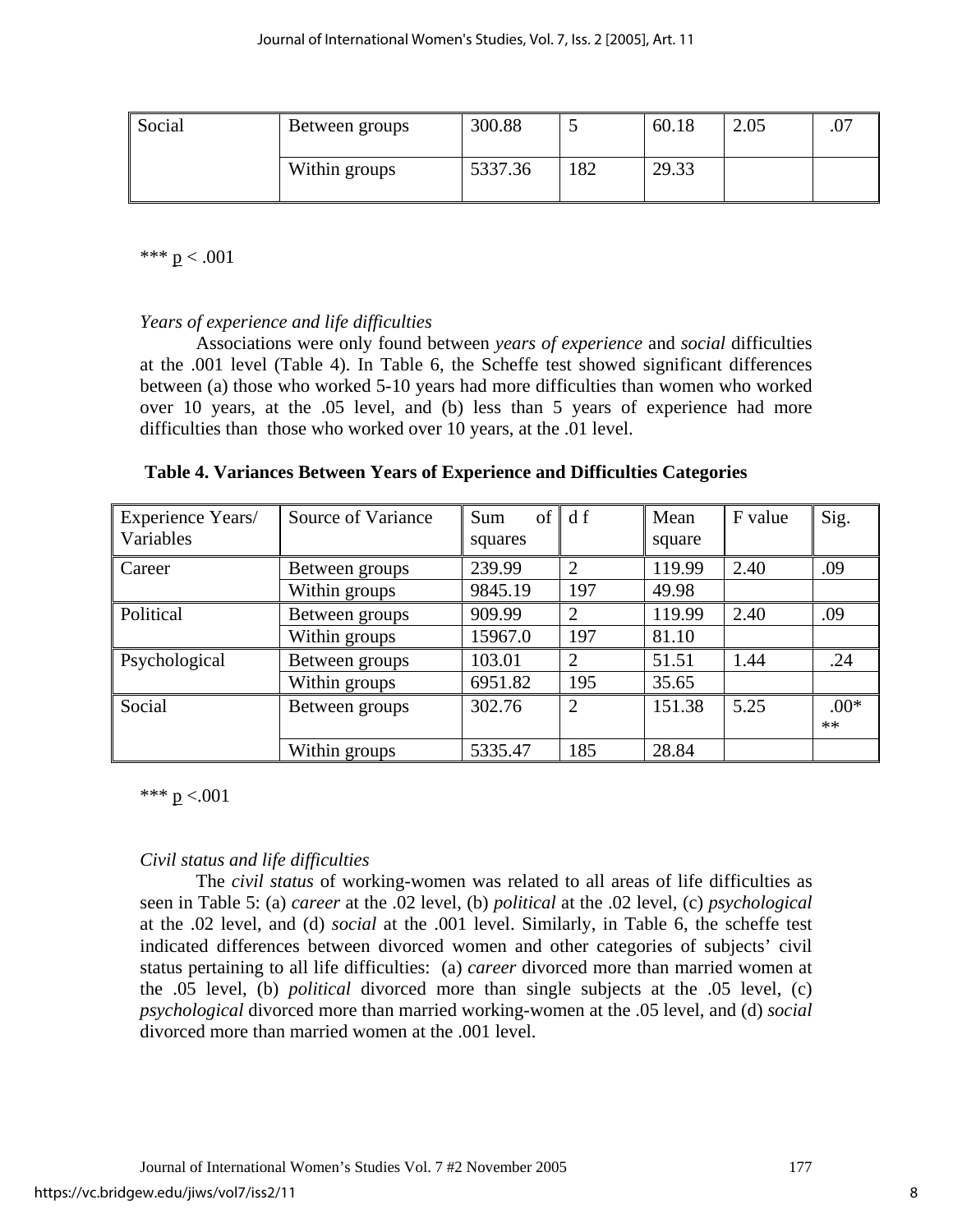| Civil            | Source of Variance | of<br>Sum | d. f.          | Mean   | F value | Sig.   |
|------------------|--------------------|-----------|----------------|--------|---------|--------|
| Status/Variables |                    | squares   |                | square |         |        |
| Career           | Between groups     | 354.30    | 2              | 172.15 | 4.29    | $.02*$ |
|                  | Within groups      | 8080.98   | 195            | 41.34  |         |        |
| Political        | Between groups     | 394.69    | $\overline{2}$ | 197.35 | 4.01    | $.02*$ |
|                  | Within groups      | 9690.49   | 197            | 49.19  |         |        |
| Psychological    | Between groups     | 298.69    | $\overline{2}$ | 194.35 | 4.31    | $.02*$ |
|                  | Within groups      | 6756.13   | 195            | 34.65  |         |        |
| Social           | Between groups     | 404.97    | $\overline{2}$ | 202.48 | 7.16    | $.00*$ |
|                  |                    |           |                |        |         | $**$   |
|                  | Within groups      | 5233.27   | 185            | 28.29  |         |        |

**Table 5. Variances Between Civil Status and Difficulties Categories** 

\*\*\*  $p < .001$ , \*  $p < .05$ 

# **Table 6. Scheffe Test of Mean Differences in Difficulties Categories**

| Depend.<br>Variable | Independent variable |                                         | Mean<br>differences | Std.<br>Error | $p$ .             |
|---------------------|----------------------|-----------------------------------------|---------------------|---------------|-------------------|
| Political           | Age                  | $41 - 50$                               | 2.991               | 1.36          | $.05*$            |
| Social              |                      | $<$ 30 yrs.                             | 4.63                | 1.40          | $.00**$<br>$\ast$ |
| Social              | Experience           | $5-10$ yrs.<br>$>$ over 10<br>yrs.      | 4.26                | 1.67          | $.04*$            |
|                     |                      | Less than 5 yrs.<br>$>$ over 10<br>yrs. | 2.78                | .901          | $.01**$           |
| Career              | Employment           | Health > Teachers                       | 5.27                | 1.34          | $.01**$           |
|                     |                      | Health >Employee                        | 7.32                | 1.99          | $.02*$            |
| Psychology          |                      | Health >Employee                        | 5.63                | 1.68          | $.05*$            |
| Career              | Education            | H.S.<br>>BA                             | 3.49                | 1.27          | $.03*$            |
|                     |                      | H.S.<br>$\mathcal{B}$ Graduate          | 4.97                | 1.31          | $.00**$<br>$\ast$ |
| Political           |                      | <b>BA</b><br>$\mathcal{B}$ Graduate     | 4.24                | 1.67          | $.04*$            |
| Psychology          |                      | H.S.<br>$\mathcal{B}$ Graduate          | 3.53                | 1.11          | $.00**$<br>$\ast$ |
| Social              |                      | H.S.<br>> Graduate                      | 2.91                | 1.02          | $.02*$            |
| Career              | <b>Civil Status</b>  | Divorced > Married                      | 3.08                | 1.25          | $.05*$            |
| Psychology          |                      | Divorced > Married                      | 2.85                | 1.05          | $.03*$            |
| Social              |                      | Divorced > Married                      | 3.70                | .981          | $.00**$<br>$\ast$ |
| Political           |                      | Divored > Single                        | 3.61                | 1.39          | $.03*$            |

\*\*\* <u>p.</u> < .001, \*\* p. < .01, \* p. < .05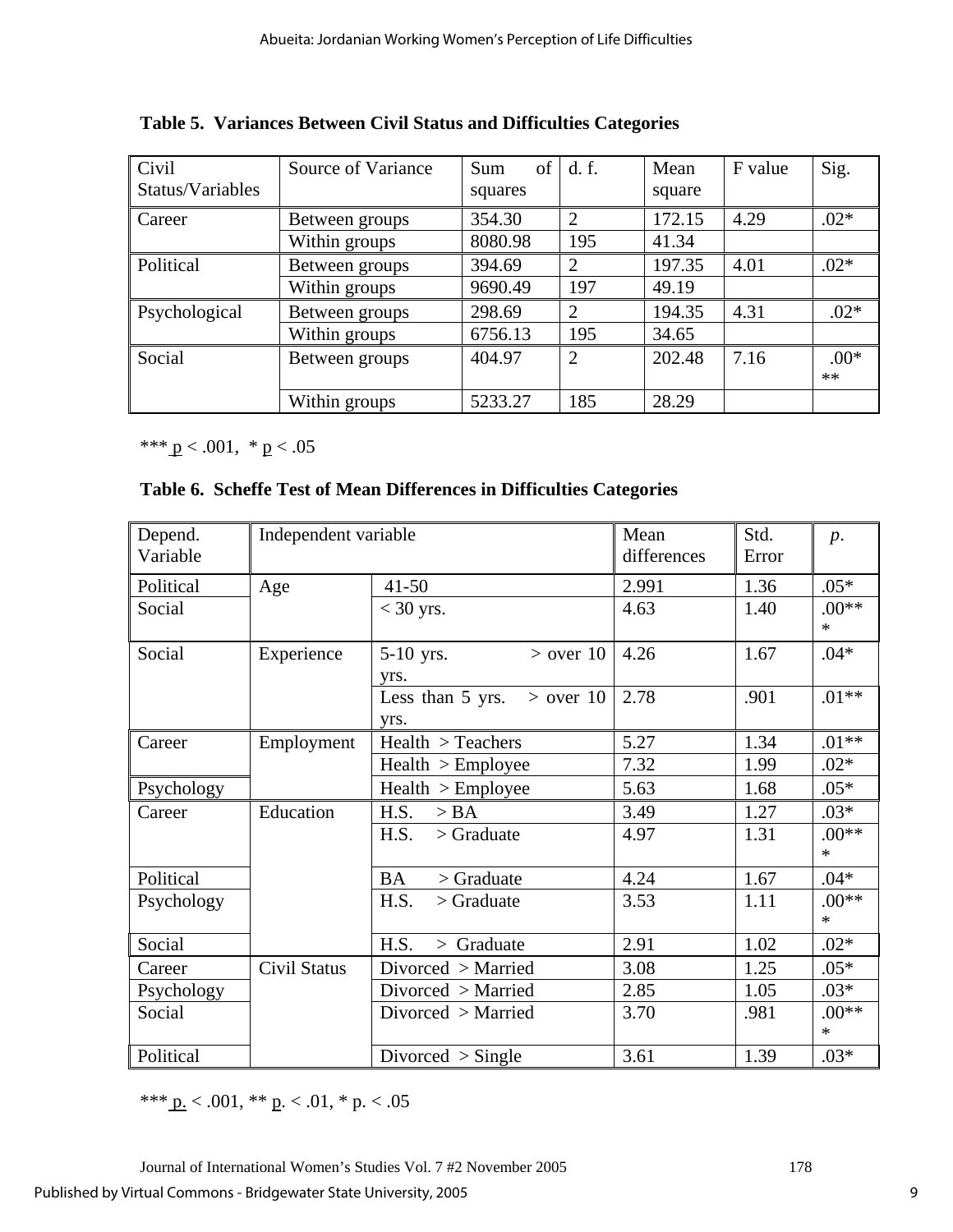## **Discussion**

 The youngest chronological **age** group consisted of women 30 years old or younger. They reported more political and social difficulties than women 41-50 years old. This may be due to new circumstances which younger women were faced with. They needed more time to understand required office management and social obligations. Women in the age range of 41-50 were in a stage of either leaving job or looking for higher position. They have had several years of experience to familiarize themselves with social and political conditions. This result is consistent with McGivrney(1993), as well as with Abueita (1996). That is, those who newly entered a job or another level of education had more difficulties than well-established persons. The present study specified the nature of such difficulties.

 **Length of work experience** was only associated with social difficulties. Working women who had less than ten years of experience reported more social difficulties than those whose work experience exceeded ten years. It is likely that it takes a long time to comprehend social obligations and to confront social challenges.

 In general, types of **employment** were significantly related to career and psychological difficulties. Concerning career difficulties, physicians and nurses confronted more difficulties related to their career than teachers and employees. They also faced more psychological difficulties than employees. The nature of their work required constant alertness. It exposed them to high level of physical and psychological stress. They get emotionally involved with patients' suffering and their families' worries. Such conditions exceed what employees handled. This result is consistent with previous research findings (Baruch, et al. 1983; Nasir, 1985; Al-Khadairi, 1994). They found that long working days, irregular working hours and shifts constitute psychological stress.

 The most important result indicated that **education** was related to all four areas of difficulties, psychological, social, political and career. There were also substantial differences between subgroups of women who differed in educational levels. Those who had only high school certificate had more career, psychological and social difficulties than bachelor or graduate degree holders. The main reason is that higher education qualifies for good working conditions in higher positions. Besides, the society respects people who are in jobs related to higher, more than to lower degrees. Al-Khadairi (1994) also pointed out that customs and the traditions play restrictive roles in defining women's participation at work. Traditions allow women to work if they have a university degree. Usually, most workingwomen in low-income jobs that do not require much education are not Jordanian. However, well educated women who held a BA or higher faced political difficulties. That is, they aspired to have a role in decision-making situations. They simply could not. Men in Jordan almost always hold such positions.

# **Recommendations**

 Women need validation of their chosen roles in career, political, psychological and social context to improve their adjustment to work and family.

1. Offering workshops related to active political and social life, coping strategies and social relationships.

2. Planning educational training programs related to the above mentioned aspects.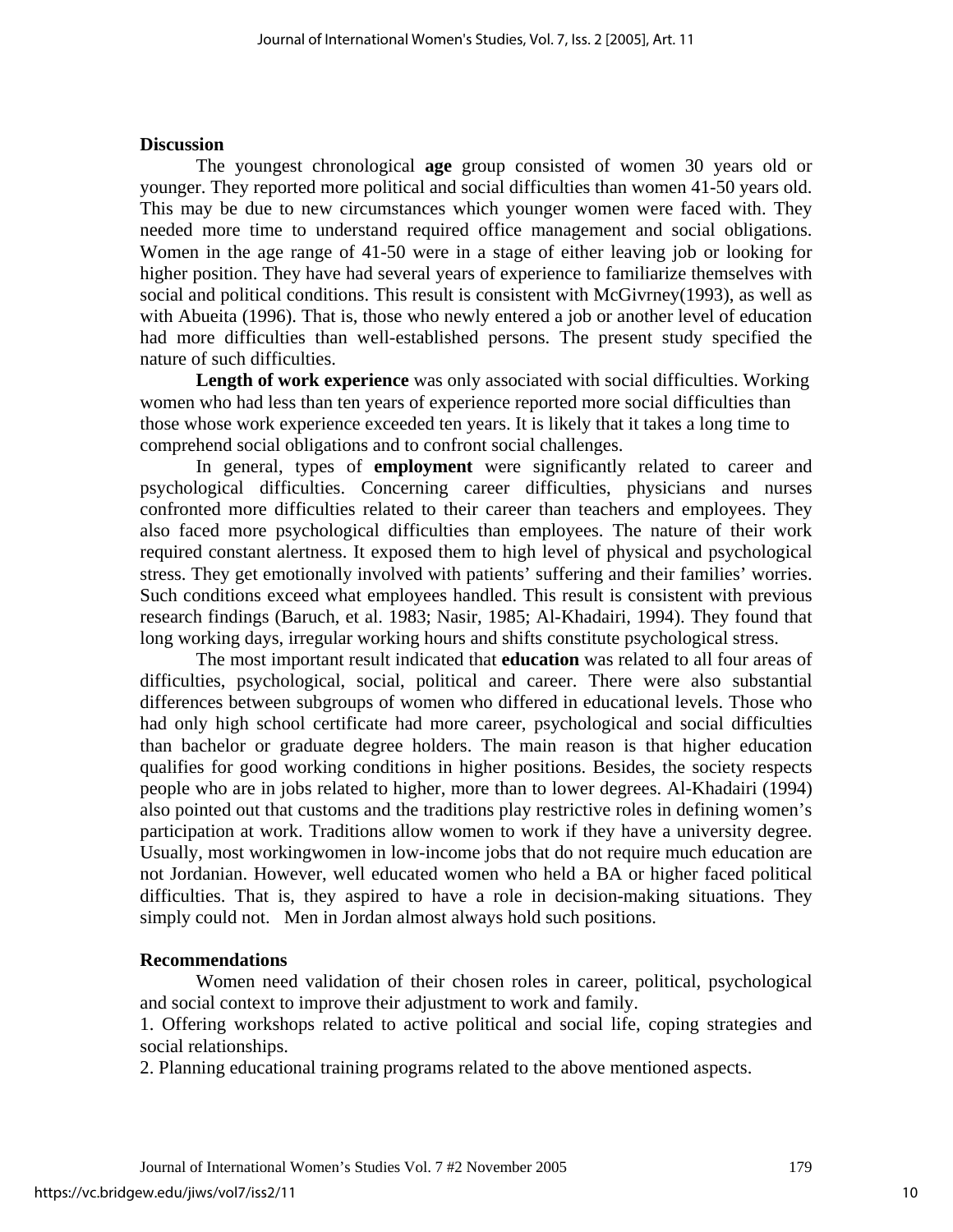3. Conducting more local research on women difficulties and needs, this would result in rendering effective services.

4. Women's organizations and unions to play a better role in upgrading women efficiency and reducing their difficulties.

# **References**

Abueita, S. (1996). [The Jordanian woman's self-concept]. Paper presented at The General International Islamic Conference, Ribat, Morocco

Baker, L.G. (1968). The personal and social adjustment of the never-married women. Journal of Marriage and the Family, 30, 473-479.

Barchrach, L.L. (1975). Marital status and mental disordered: An analytical review,

U.S.A. Department of Health, Education, and Welfare, Public Health Service.

Washington DC: National Institute of Mental Health.

Bander, M. J. (1997). The roads taken: Contemporary women's voice. U S Society  $\&$ Values, 2,

17-21.

Baruch, G., Barnett, R. & Rivers, V. (1983). Life prints: New patterns of love and work for today's women. New York: McGraw-Hill.

Bernard, J. (1972). The future of marriage. New York: Bantam.

[Civil Service Bureau, The Civil Service By-Laws. (1995). Amman, Jordan].

[Civil Services Annual Report (2001). Amman, Jordan].

Foroehlich, N. E. (1999). Rethinking American feminism. DAI-A 60/12, 4462, 2000.

[General Statistics Department Annual Statistical Bulletin, No. 48. (1999). Amman, Jordan].

[General Statistics Department Annual Statistical Bulletin, No. 46. (1997). Amman, Jordan].

Gigy, L. L. (1980). The self-concept of single women. Psychology of Women Quarterly, 5*,* 321–340.

Glen, N .D. (1975). The contribution of marriage to the psychological well-being of males and females. Journal of Marriage and the Family, 73, 594-600.

Gove, W. R. (1972). The relationship between sex roles, marital roles and mental illness. Social Forces, 51, 34-44.

Gubrian, J. F. (1975). Being single in old age. International Journal of Aging and Human Development, 6, 29-40.

Harrison, C. (1997). From the home to the house: The changing role of women in American society. U.S.A. Society and Values, 2, 5-10.

[Jordanian constitutions. (1990). Amman, Jordan].

[Jaber, H. (1997). The impact of structural adjustment of women and urban household. Jordan, 4, 148-166].

[Khadairi, S. (1994). The enrichment of rural women: The development of rural women. Amman, Jordan: Women's Study Central Publications].

Martinson, F. M. (1975). Ego deficiency as a factor in marriage. American Sociological Review, 20, 25–33.

McGivrney, C. (1993). Women educating and training barriers to access informal stating points and progression routs. England: National Institute of Adult Education.